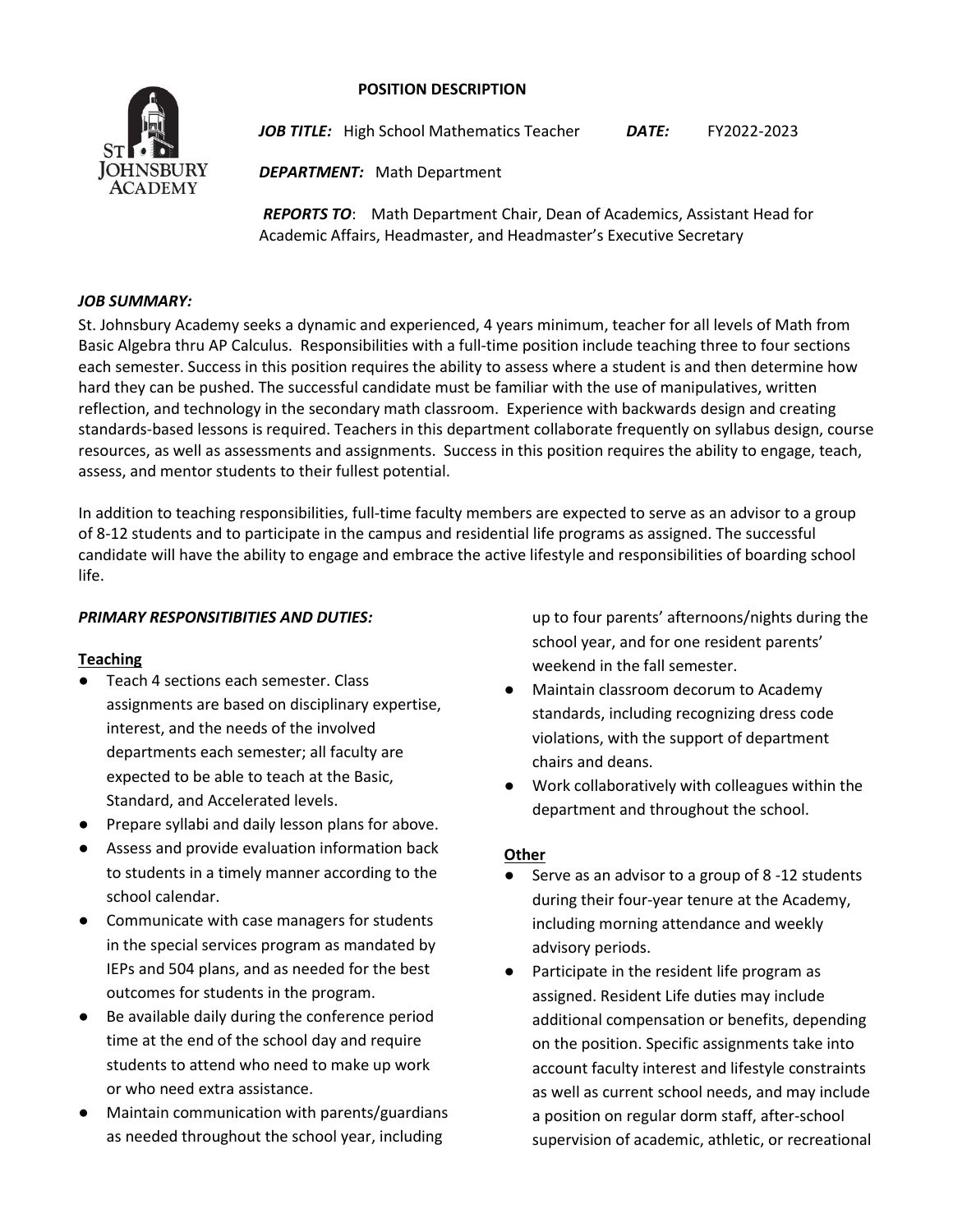activities, and serving as chaperones for student trips or events approximately three times per academic year.

- Attend assigned monthly meetings for all faculty, department, advisory class, and ad hoc committees. Time for department, advisory class, and ad hoc committees is generally allocated during the regular school day.
- Perform other duties as assigned.

# *REQUIRED SKILLS AND ABILITIES:*

- Be committed to the idea of diversity in the classroom, such as the creation of a diverse and varied reading list, and the acknowledgment and acceptance of our students' diversity of culture, gender, sexuality, as well as their varied, economic, and educational backgrounds.
- Be collaborative and open to the idea of teamteaching and/or working regularly with peers.
- Be skilled in teaching contemporary forms of communications such as video creation; podcasts and audio recording, and oral and visual presentation.
- Have high degree of competence with contemporary educational technologies such as electronic gradebooks, digital whiteboards, and the google education suite or be willing to learn.
- Help students navigate digital and non-digital information.
- Teach critical thinking skills and original idea generation.
- Be creative and encourage creativity and out-ofthe box thinking in our students.
- Be excited to work one-on-one with our students outside of the classroom using technology when appropriate.
- Have flexibility to work occasional evenings and weekends for campus life events.
- Demonstrate character and ability to serve as a mentor and role model for young people.

## *EDUCATION/EXPERIENCE:*

- Bachelor's Degree required; masters preferred.
- At least four plus years of teaching experience in content area.
- Boarding school experience is a plus.

# *PHYSICAL REQUIREMENTS:*

*The physical demands described here are representative of those that must be met by an employee to successfully perform the essential functions of this job. Reasonable accommodation may be made to enable individuals with disabilities to perform essential functions.*

Must have the ability to sit and stand for extended periods of time; exhibit manual dexterity to use classroom, shop and lab tools, telephone, computer, tablet or other learning device; to see and read a computer screen and printed material with or without vision aids; hear and understand speech at normal classroom or office levels, and on the telephone; speak in audible tones so that others may understand clearly in normal classrooms, and on the telephone; physical agility to lift up to 25 pounds to shoulder height and 50 pounds to waist height; and to bend, stoop, sit on the floor, climb stairs, walk and reach overhead.

## *WORKING ENVIRONMENT:*

The work environment characteristics described here are representative of those an employee encounters while performing the essential functions of this job. Reasonable accommodations may be made to enable individuals with disabilities to perform the essential functions.

Duties are normally performed in a school classroom, lab or CTE shop or classroom. The instructor may occasionally work in outside weather conditions and be exposed to wet and/or humid conditions, temperature fluctuations, fumes or airborne particles, chemicals commonly used in instruction and /or cleaning. It may be expected that the individual could be exposed to blood or other potentially infectious materials during the course of their duties. The teacher may be exposed to infectious disease as carried by students.